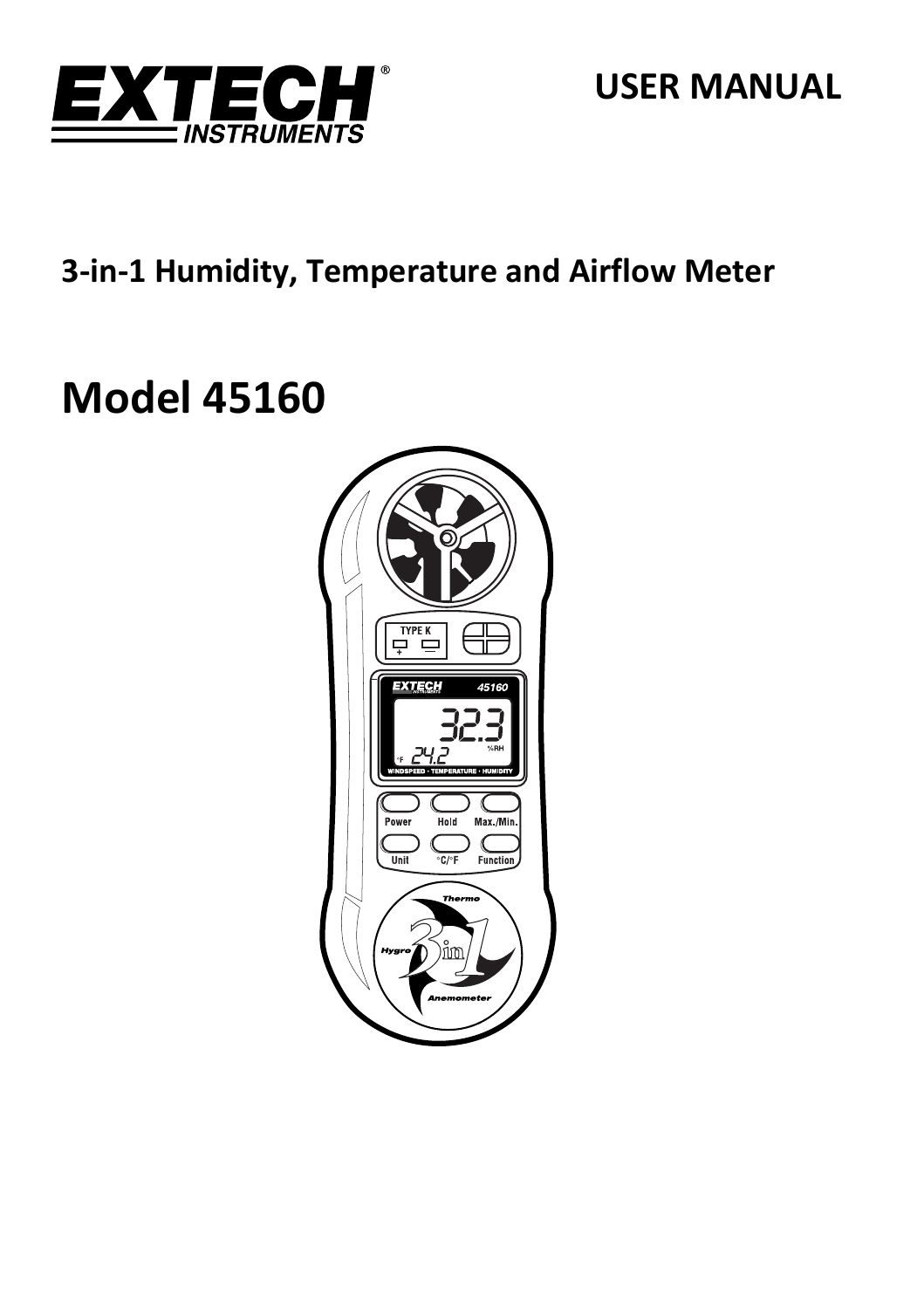### *Introduction*

Congratulations on your purchase of the Extech Model 45160 3‐in‐1 Humidity, Temperature and Airflow Meter. The dual display indicates Air Velocity and Temperature or Humidity and Temperature.

This device is shipped fully tested and calibrated and, with proper use, will provide years of reliable service. Please visit our website (www.extech.com) to check for the latest version of this User Manual, Product Updates, Product Registration, and Customer Support.

### *Specifications*

#### **Range Specifications**

| <b>Measurement</b>              | Range                      | <b>Resolution</b> | Accuracy                       |
|---------------------------------|----------------------------|-------------------|--------------------------------|
| MPH (Miles per hour)            | 0.9 to 67.0MPH             | 0.1MPH            |                                |
| km/hr (kilometers per hour)     | 1.4 to 108.0 km/h          | $0.1$ km/h        | $<$ 3937 ft/min: $\pm$ 3% F.S. |
| Knots (nautical miles per hour) | 0.8 to 58.3 knots          | 0.1knots          | $>$ 3937 ft/min: $±4\%$ F.S    |
| m/sec (meters per second)       | $0.40$ to 30.00 m/s        | $0.1$ m/s         |                                |
| ft/min (feet per minute)        | 80 to 5910 ft/min          | $1ft$ /min        |                                |
| Temperature/Thermistor          | 32 to 122 F (0 to 50 °C)   | $0.1 \cdot F/C$   | $\pm 2.5$ F ( $\pm 1.2$ °C)    |
| Temperature /Thermocouple       | -148 to 2372°F             | $0.1^{\circ}$ F   | $\pm$ (1% + 2°F)               |
|                                 | $-100$ to $1300^{\circ}$ C | $0.1^{\circ}$ C   | $\pm$ (1% + 1°C)               |
| <b>Relative Humidity</b>        | 10.0 to 95.0%              | 0.1%              | $±4\%$ RH (from 10% to 70%RH)  |
|                                 |                            |                   | $\pm$ 5.2% RH (> 70% RH)       |

#### **General Specifications**

| Display              | 4 digit (9999 count) Dual Display LCD                                                                                |
|----------------------|----------------------------------------------------------------------------------------------------------------------|
| Sensors              | Thin film capacitance humidity sensor                                                                                |
| Min/Max              | Min/Max recalls the highest/lowest reading                                                                           |
| Data Hold            | Data Hold freezes the display                                                                                        |
| Operating conditions | 0 to 50 °C (32 to 122 °F) / < 80% RH                                                                                 |
| Power supply         | 9 Volt Battery                                                                                                       |
| Dimensions / Weight  | Instrument: $156 \times 60 \times 33$ mm $(6.14 \times 2.36 \times 1.29)$<br>Vane: 24mm (1") diameter / 95 g (3 oz.) |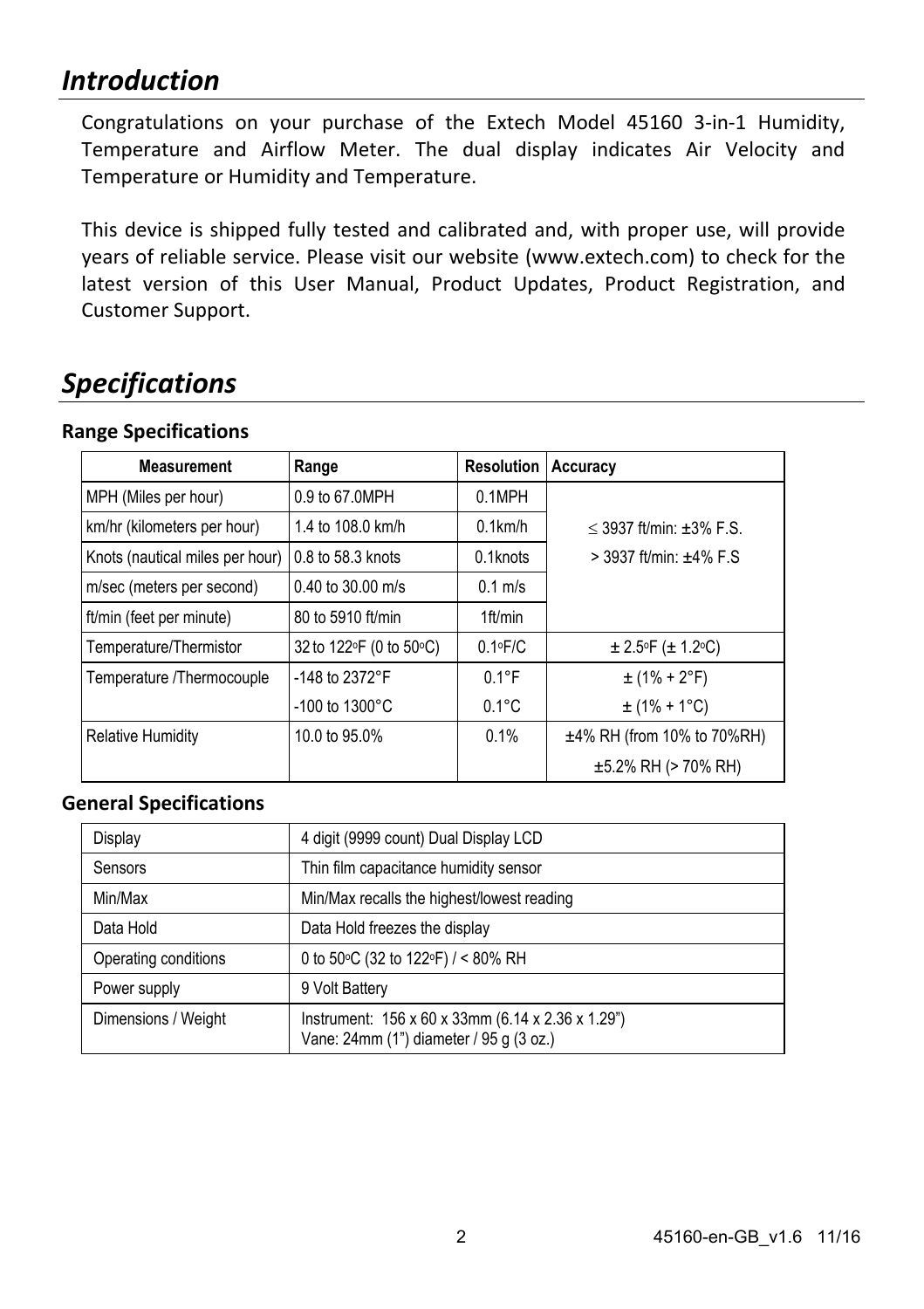### *Meter Description*

- 1. LCD display
- 2. Keypad
- 3. Vane
- 4. Thermocouple input jack
- 5. %RH sensor
- 6. Battery compartment (rear)



### *Operation*

#### **Turn Power ON**

Press the power button to turn power on. The meter will perform a short self‐test.

#### **A. Airflow Measurements**

- 1. Press the **Function** button to select the Anemometer function. In Air Flow mode, the display will show Air Velocity and Temperature.
- 2. Press **Unit** button to select desired unit of measure (FPM, MPH, KNOT, KM/H, or M/S)

#### **B. %RH Measurements**

- 1. Press the **Function** button to select %RH function. In %RH mode, the display will show %RH and Temperature.
- 2. Press the °**C/°F** button to select the desired temperature unit of measure.

#### **C. Temperature Measurements**

- 1. Press the **Function** button to select the Temperature function. In Temperature mode, the display will show only temperature.
- 2. Plug the thermocouple into the meter's thermocouple input jack. If no thermocouple is connected, or if the thermocouple is defective, the meter will display '----'. (Primary display temperature will only work if a thermocouple is connected).